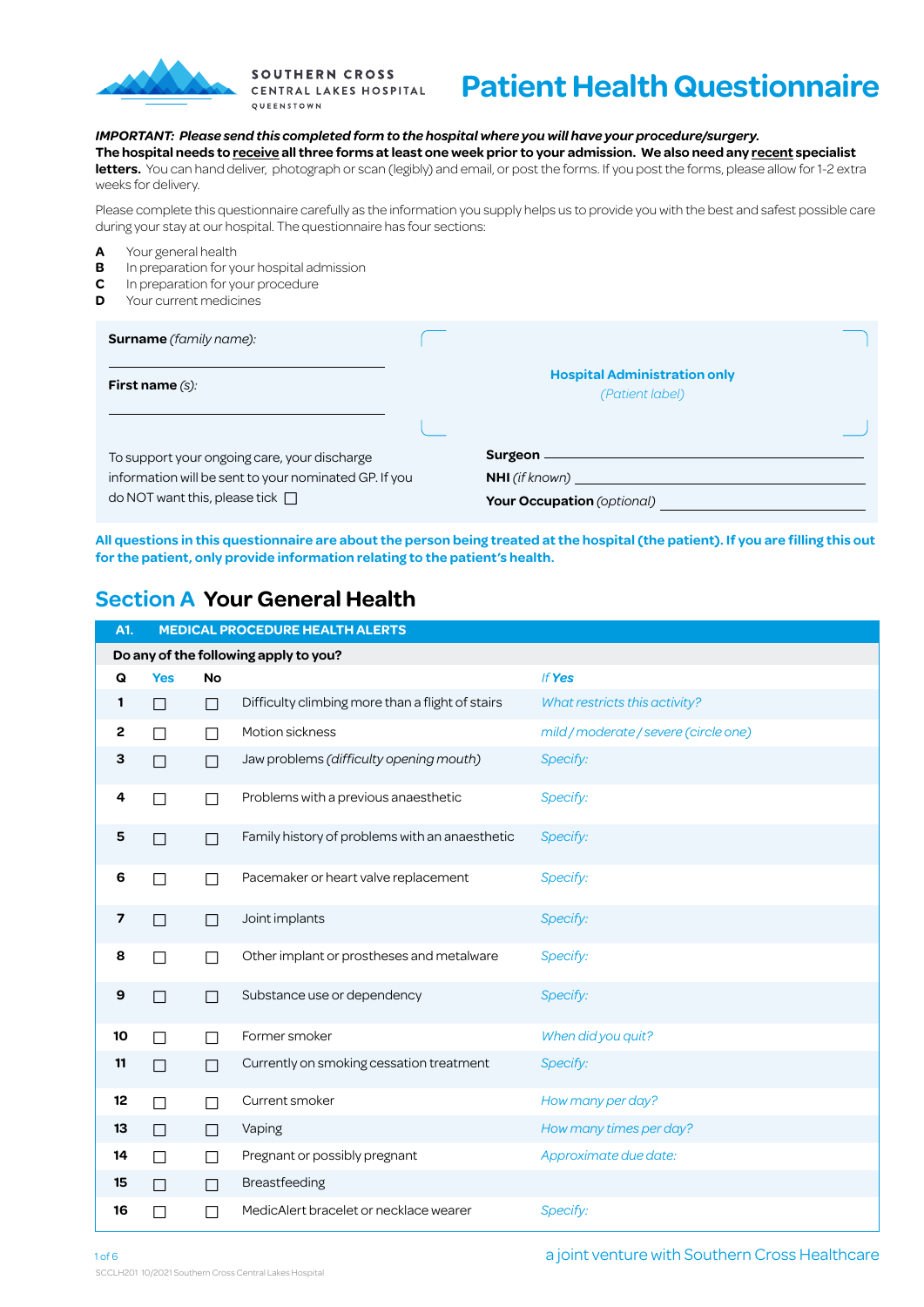**First name** *(s)*

## **Section A Your General Health** *(continued)*

| A2. |                                          | YOUR MEDICAL CONDITIONS                                                            |                                                                                                                                                         |  |  |  |  |  |  |  |  |
|-----|------------------------------------------|------------------------------------------------------------------------------------|---------------------------------------------------------------------------------------------------------------------------------------------------------|--|--|--|--|--|--|--|--|
|     |                                          |                                                                                    | Do you currently have, or have you previously had, any of the following conditions?                                                                     |  |  |  |  |  |  |  |  |
|     |                                          |                                                                                    | If Yes, please circle any applicable options and provide comments in the box below.                                                                     |  |  |  |  |  |  |  |  |
| Q   | <b>Yes</b>                               | No                                                                                 |                                                                                                                                                         |  |  |  |  |  |  |  |  |
| 17  |                                          | П                                                                                  | <b>Breathing conditions:</b> asthma   wheeziness   shortness of breath   bronchitis   croup   emphysema   COPD                                          |  |  |  |  |  |  |  |  |
| 18  |                                          | ΙI                                                                                 | <b>Sleeping conditions:</b> sleeplessness   severe snoring   obstructive sleep apnoea   CPAP used                                                       |  |  |  |  |  |  |  |  |
| 19  |                                          | ΙI                                                                                 | Heart conditions: palpitations   irregular heart beat   heart murmur   angina   heart attack   chest pain<br>congestive heart failure   rheumatic fever |  |  |  |  |  |  |  |  |
| 20  |                                          | ΙI                                                                                 | <b>Stroke or Transient Ischaemic Attack (TIA)</b>                                                                                                       |  |  |  |  |  |  |  |  |
| 21  |                                          | $\perp$                                                                            | High blood pressure or blood pressure controlled with medication                                                                                        |  |  |  |  |  |  |  |  |
| 22  |                                          | <b>Blood clots:</b> deep vein thrombosis (DVT)   pulmonary embolus (PE)<br>$\perp$ |                                                                                                                                                         |  |  |  |  |  |  |  |  |
| 23  | Family history of blood clots<br>$\perp$ |                                                                                    |                                                                                                                                                         |  |  |  |  |  |  |  |  |
| 24  |                                          | ΙI                                                                                 | <b>Blood or bleeding conditions:</b> anaemic   bruising                                                                                                 |  |  |  |  |  |  |  |  |
| 25  |                                          | ΙI                                                                                 | Family history of blood or bleeding conditions                                                                                                          |  |  |  |  |  |  |  |  |
| 26  |                                          | П                                                                                  | Stomach and digestive conditions: indigestion   heartburn   acid reflux   hiatus hernia   peptic ulcer                                                  |  |  |  |  |  |  |  |  |
| 27  |                                          | ΙI                                                                                 | <b>Bowel conditions:</b> irritable bowel syndrome   constipation   bowel disease                                                                        |  |  |  |  |  |  |  |  |
| 28  |                                          | ΙI                                                                                 | Liver disease: jaundice   hepatitis                                                                                                                     |  |  |  |  |  |  |  |  |
| 29  |                                          | $\perp$                                                                            | <b>Kidney conditions</b>                                                                                                                                |  |  |  |  |  |  |  |  |
| 30  |                                          | $\mathsf{L}$                                                                       | <b>Diabetes:</b> type 1   type 2   requiring insulin   requiring tablets   diet controlled                                                              |  |  |  |  |  |  |  |  |
| 31  |                                          | $\perp$                                                                            | <b>Thyroid conditions</b>                                                                                                                               |  |  |  |  |  |  |  |  |
| 32  |                                          | ΙI                                                                                 | Parkinson's disease                                                                                                                                     |  |  |  |  |  |  |  |  |
| 33  |                                          | ΙI                                                                                 | Epilepsy, seizures, blackouts or fainting                                                                                                               |  |  |  |  |  |  |  |  |
| 34  |                                          |                                                                                    | Migraines or severe headaches                                                                                                                           |  |  |  |  |  |  |  |  |
|     |                                          | $\perp$                                                                            |                                                                                                                                                         |  |  |  |  |  |  |  |  |
| 35  |                                          | П                                                                                  | Alzheimers or dementia                                                                                                                                  |  |  |  |  |  |  |  |  |
| 36  |                                          | П                                                                                  | <b>Mental function conditions:</b> head injury   concussion   confusion or disorientation                                                               |  |  |  |  |  |  |  |  |
| 37  |                                          | $\perp$                                                                            | <b>Mental health conditions</b>                                                                                                                         |  |  |  |  |  |  |  |  |
| 38  |                                          | $\perp$                                                                            | <b>Emotional conditions:</b> anxiety   phobia   post traumatic stress disorder (PTSD)                                                                   |  |  |  |  |  |  |  |  |
| 39  |                                          | $\mathsf{L}$                                                                       | <b>Arthritis:</b> osteoarthritis   rheumatoid   other                                                                                                   |  |  |  |  |  |  |  |  |
| 40  |                                          |                                                                                    | <b>Neck or back conditions</b>                                                                                                                          |  |  |  |  |  |  |  |  |
| 41  |                                          |                                                                                    | <b>Gum or dental health conditions</b>                                                                                                                  |  |  |  |  |  |  |  |  |
| 42  |                                          | ΙI                                                                                 | <b>Tuberculosis (TB)</b>                                                                                                                                |  |  |  |  |  |  |  |  |
| 43  |                                          | $\Box$                                                                             | <b>HIV or AIDS</b>                                                                                                                                      |  |  |  |  |  |  |  |  |
| 44  |                                          |                                                                                    | Infection or treatment for resistant organisms: MRSA   ESBL   VRE   OTHER                                                                               |  |  |  |  |  |  |  |  |
| 45  |                                          |                                                                                    | Cancer<br>If Yes, please specify and provide details of any recent treatment in the Comments box below                                                  |  |  |  |  |  |  |  |  |
| 46  |                                          |                                                                                    | Other condition(s) not listed above                                                                                                                     |  |  |  |  |  |  |  |  |
|     |                                          |                                                                                    | If Yes, please specify in the Comments box below                                                                                                        |  |  |  |  |  |  |  |  |
|     | <b>RE QUESTION</b>                       |                                                                                    | <b>YOUR COMMENT</b>                                                                                                                                     |  |  |  |  |  |  |  |  |
|     | 21                                       |                                                                                    | GP says my blood pressure is slightly high, but am not taking any medicine.<br>----Example----                                                          |  |  |  |  |  |  |  |  |
|     |                                          |                                                                                    |                                                                                                                                                         |  |  |  |  |  |  |  |  |
|     |                                          |                                                                                    |                                                                                                                                                         |  |  |  |  |  |  |  |  |
|     |                                          |                                                                                    |                                                                                                                                                         |  |  |  |  |  |  |  |  |
|     |                                          |                                                                                    |                                                                                                                                                         |  |  |  |  |  |  |  |  |

*Need more space for your comments? Please continue on a separate sheet and attach it to this page.*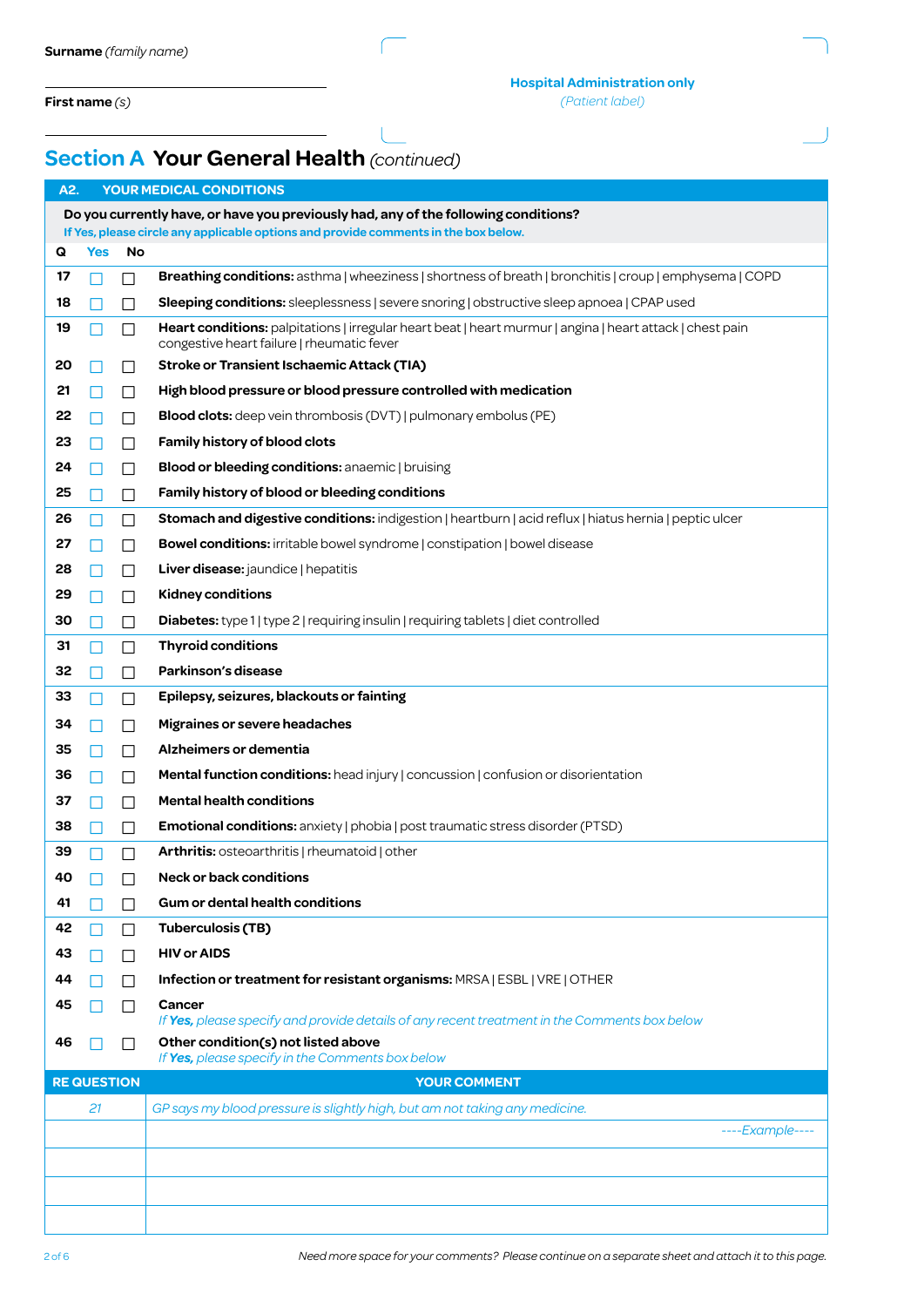| Surname (family name) |
|-----------------------|
|                       |

**First name** *(s)*

## **Section B In Preparation For Your Hospital Admission**

ſ

| <b>B1.</b>       |                             |                 | YOUR ALLERGIES, SENSITIVITIES, OR INTOLERANCES                                                                                          |                 |                 |  |  |  |  |  |
|------------------|-----------------------------|-----------------|-----------------------------------------------------------------------------------------------------------------------------------------|-----------------|-----------------|--|--|--|--|--|
| Q                | <b>Yes</b>                  | <b>No</b>       |                                                                                                                                         |                 |                 |  |  |  |  |  |
| 47               |                             | П               | Are you allergic to latex?                                                                                                              |                 |                 |  |  |  |  |  |
| 48               |                             | П               | Do you have any other allergies, sensitivities or intolerances?<br>If Yes, please specify and describe the reaction using the box below |                 |                 |  |  |  |  |  |
|                  |                             | <b>Item</b>     |                                                                                                                                         | <b>Reaction</b> |                 |  |  |  |  |  |
| Skin-            | related                     | <b>Plasters</b> | $---Example---$                                                                                                                         | Rash            | $---Example---$ |  |  |  |  |  |
|                  | <b>Medicine-</b><br>related |                 |                                                                                                                                         |                 |                 |  |  |  |  |  |
| Food-<br>related |                             |                 |                                                                                                                                         |                 |                 |  |  |  |  |  |
|                  | <b>Other</b>                |                 |                                                                                                                                         |                 |                 |  |  |  |  |  |

| <b>B2.</b> |            |           | <b>YOUR NEEDS AND PREFERENCES</b>                                                                              |                                                                                                                                                                |  |  |  |  |  |  |  |  |
|------------|------------|-----------|----------------------------------------------------------------------------------------------------------------|----------------------------------------------------------------------------------------------------------------------------------------------------------------|--|--|--|--|--|--|--|--|
|            |            |           | Please answer these questions to help us to tailor how we care for you.                                        |                                                                                                                                                                |  |  |  |  |  |  |  |  |
| Q          | <b>Yes</b> | <b>No</b> | If you answer Yes to any of these questions, we may contact you to discuss your specific needs.<br>If Yes      |                                                                                                                                                                |  |  |  |  |  |  |  |  |
|            |            |           |                                                                                                                |                                                                                                                                                                |  |  |  |  |  |  |  |  |
| 49         |            |           | Do you have a disability?                                                                                      | Specify:                                                                                                                                                       |  |  |  |  |  |  |  |  |
| 50         |            |           | Do you have difficulty understanding English?                                                                  | Your preferred language:                                                                                                                                       |  |  |  |  |  |  |  |  |
| 51         |            |           | Do you have any religious or spiritual needs<br>you would like us to know about?                               | Specify:                                                                                                                                                       |  |  |  |  |  |  |  |  |
| 52         |            |           | Do you have any cultural or family needs you<br>would like us to know about?                                   | Specify:                                                                                                                                                       |  |  |  |  |  |  |  |  |
| 53         |            |           | Do you have any other special needs you would<br>like us to know about?                                        | Specify:                                                                                                                                                       |  |  |  |  |  |  |  |  |
| 54         |            |           | If your procedure requires the removal of body parts, would you like them returned to you if this is possible? |                                                                                                                                                                |  |  |  |  |  |  |  |  |
| 55         |            |           | Do you have any dietary requirements?                                                                          | $\Box$ vegetarian $\Box$ vegan $\Box$ diabetic $\Box$ gluten free<br>$\Box$ dairy free $\Box$ bottle fed $\Box$ breast fed<br>$D$ <i>halal</i><br>$\Box$ other |  |  |  |  |  |  |  |  |
| 56         |            |           | Do you have any specific food dislikes?<br>For allergies or intolerances, refer to question 48                 | Specify                                                                                                                                                        |  |  |  |  |  |  |  |  |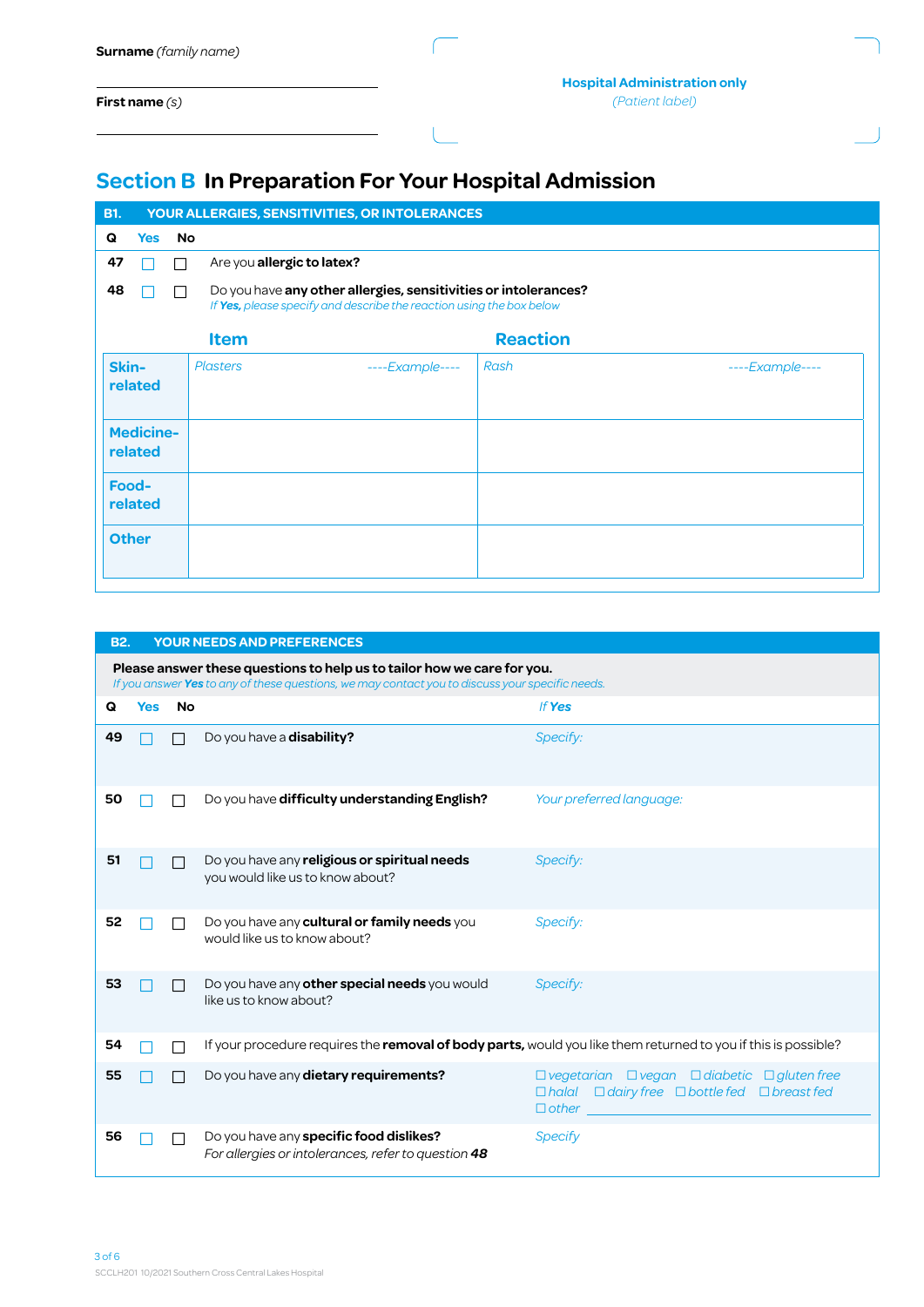**First name** *(s)*

## **Section C In Preparation For Your Procedure**

| C1.      | <b>MEDICAL PROCEDURE HISTORY</b>                                                                                                                              |                   |                                                                                                                                                                                       |                                       |                                                                                                   |  |  |  |  |
|----------|---------------------------------------------------------------------------------------------------------------------------------------------------------------|-------------------|---------------------------------------------------------------------------------------------------------------------------------------------------------------------------------------|---------------------------------------|---------------------------------------------------------------------------------------------------|--|--|--|--|
|          | <b>Weight</b><br><b>Height</b><br>kilograms<br>metres                                                                                                         |                   |                                                                                                                                                                                       |                                       |                                                                                                   |  |  |  |  |
| Q        | <b>Yes</b>                                                                                                                                                    | No                |                                                                                                                                                                                       |                                       |                                                                                                   |  |  |  |  |
| 57       |                                                                                                                                                               | П                 | Have you previously had any procedures / operations or other hospital admissions?                                                                                                     |                                       |                                                                                                   |  |  |  |  |
|          | If Yes, please outline your previous admissions in the table below. If you need more space, please continue on a separate<br>sheet and attach it to this page |                   |                                                                                                                                                                                       |                                       |                                                                                                   |  |  |  |  |
|          |                                                                                                                                                               |                   | <b>Procedure or event</b>                                                                                                                                                             | Year                                  | <b>Hospital</b>                                                                                   |  |  |  |  |
|          |                                                                                                                                                               |                   |                                                                                                                                                                                       |                                       |                                                                                                   |  |  |  |  |
|          |                                                                                                                                                               |                   |                                                                                                                                                                                       |                                       |                                                                                                   |  |  |  |  |
|          |                                                                                                                                                               |                   |                                                                                                                                                                                       |                                       |                                                                                                   |  |  |  |  |
| C2.<br>Q |                                                                                                                                                               |                   | <b>ANAESTHESIA CONSIDERATIONS</b>                                                                                                                                                     |                                       |                                                                                                   |  |  |  |  |
| 58       | Yes                                                                                                                                                           | No                | Have you had an <b>anaesthetic</b> before?                                                                                                                                            |                                       | $\Box$ general $\Box$ spinal $\Box$ epidural $\Box$ unsure                                        |  |  |  |  |
|          |                                                                                                                                                               | $\vert \ \ \vert$ |                                                                                                                                                                                       |                                       |                                                                                                   |  |  |  |  |
| 59       |                                                                                                                                                               |                   | Do you have any of these dental features?                                                                                                                                             | $\Box$ partial plate                  | $\Box$ upper denture $\Box$ lower denture $\Box$ crown(s)/cap(s)<br>$\Box$ loose or chipped teeth |  |  |  |  |
| 60       |                                                                                                                                                               |                   | Do you drink alcohol?                                                                                                                                                                 | How much?                             |                                                                                                   |  |  |  |  |
| C3.      |                                                                                                                                                               |                   | <b>PERSONAL ITEMS</b>                                                                                                                                                                 |                                       |                                                                                                   |  |  |  |  |
|          |                                                                                                                                                               |                   | Do you use any of these personal items?                                                                                                                                               |                                       |                                                                                                   |  |  |  |  |
| Q        | Yes                                                                                                                                                           | No                |                                                                                                                                                                                       |                                       | If Yes, use this space to provide details, if needed                                              |  |  |  |  |
| 61       |                                                                                                                                                               | П                 | Mobility aids such as a walking stick or cane?                                                                                                                                        |                                       |                                                                                                   |  |  |  |  |
| 62       |                                                                                                                                                               | $\Box$            | Glasses or contact lenses                                                                                                                                                             |                                       |                                                                                                   |  |  |  |  |
| 63       |                                                                                                                                                               | П                 | Hearing aids                                                                                                                                                                          |                                       |                                                                                                   |  |  |  |  |
| C4.      |                                                                                                                                                               |                   | <b>BLOOD CLOT AND INFECTION CONSIDERATIONS</b>                                                                                                                                        |                                       |                                                                                                   |  |  |  |  |
| Q<br>64  | <b>Yes</b>                                                                                                                                                    | <b>No</b>         | Have you completed the pre-admission risk assessment in the <b>Blood Clots and YOU</b> brochure?                                                                                      |                                       |                                                                                                   |  |  |  |  |
| 65       |                                                                                                                                                               | П                 | Have you recently been on a long distance flight? If Yes, when?                                                                                                                       |                                       |                                                                                                   |  |  |  |  |
| 66       |                                                                                                                                                               | $\Box$            | If your operation is within the next 3 days: Have you had, or been in contact with anyone who has had vomiting or                                                                     |                                       |                                                                                                   |  |  |  |  |
|          |                                                                                                                                                               | П                 | diarrhoea?                                                                                                                                                                            |                                       |                                                                                                   |  |  |  |  |
| 67       |                                                                                                                                                               |                   | If your operation is within the next 7 days: Have you experienced flu-like symptoms, or been in contact with any-<br>one diagnosed with <i>influenza?</i>                             |                                       |                                                                                                   |  |  |  |  |
| 68       |                                                                                                                                                               |                   | If your operation is within the next 4 weeks: Have you had a head cold, throat or chest infection, or bronchitis?                                                                     |                                       |                                                                                                   |  |  |  |  |
| 69       |                                                                                                                                                               |                   | In the past 12 months, have you travelled overseas?                                                                                                                                   |                                       |                                                                                                   |  |  |  |  |
|          |                                                                                                                                                               |                   | If Yes, please specify the country:                                                                                                                                                   |                                       |                                                                                                   |  |  |  |  |
| 70       |                                                                                                                                                               |                   | In the past 12 months, have you been a patient or employee in a hospital or rest home in New Zealand or overseas?<br>If Yes, please specify the country:                              |                                       |                                                                                                   |  |  |  |  |
| 71       |                                                                                                                                                               |                   | Do you have any boils, cuts, sores, scratches or other skin infections?                                                                                                               |                                       |                                                                                                   |  |  |  |  |
|          |                                                                                                                                                               |                   | If <b>Yes</b> , specify:                                                                                                                                                              |                                       |                                                                                                   |  |  |  |  |
| 72       |                                                                                                                                                               |                   | Do you have (or have you recently had) a urine infection?<br>If Yes, specify:                                                                                                         |                                       |                                                                                                   |  |  |  |  |
| C5.      |                                                                                                                                                               |                   | <b>OTHER CONCERNS</b>                                                                                                                                                                 |                                       |                                                                                                   |  |  |  |  |
| Q        | <b>Yes</b>                                                                                                                                                    | No                |                                                                                                                                                                                       |                                       |                                                                                                   |  |  |  |  |
| 73       |                                                                                                                                                               |                   | Is there anything we need to know that you prefer not to write on this questionnaire?<br>If Yes, please discuss with your nurse or medical specialist when you arrive at the hospital |                                       |                                                                                                   |  |  |  |  |
| 74       |                                                                                                                                                               |                   | Do you have anxieties, concerns, or questions you wish to discuss before your procedure?<br>If Yes, who would you like to speak with?                                                 | $\Box$ your surgeon<br>$\Box$ a nurse | $\Box$ your anaesthetist<br>$\Box$ one of our admin. staff                                        |  |  |  |  |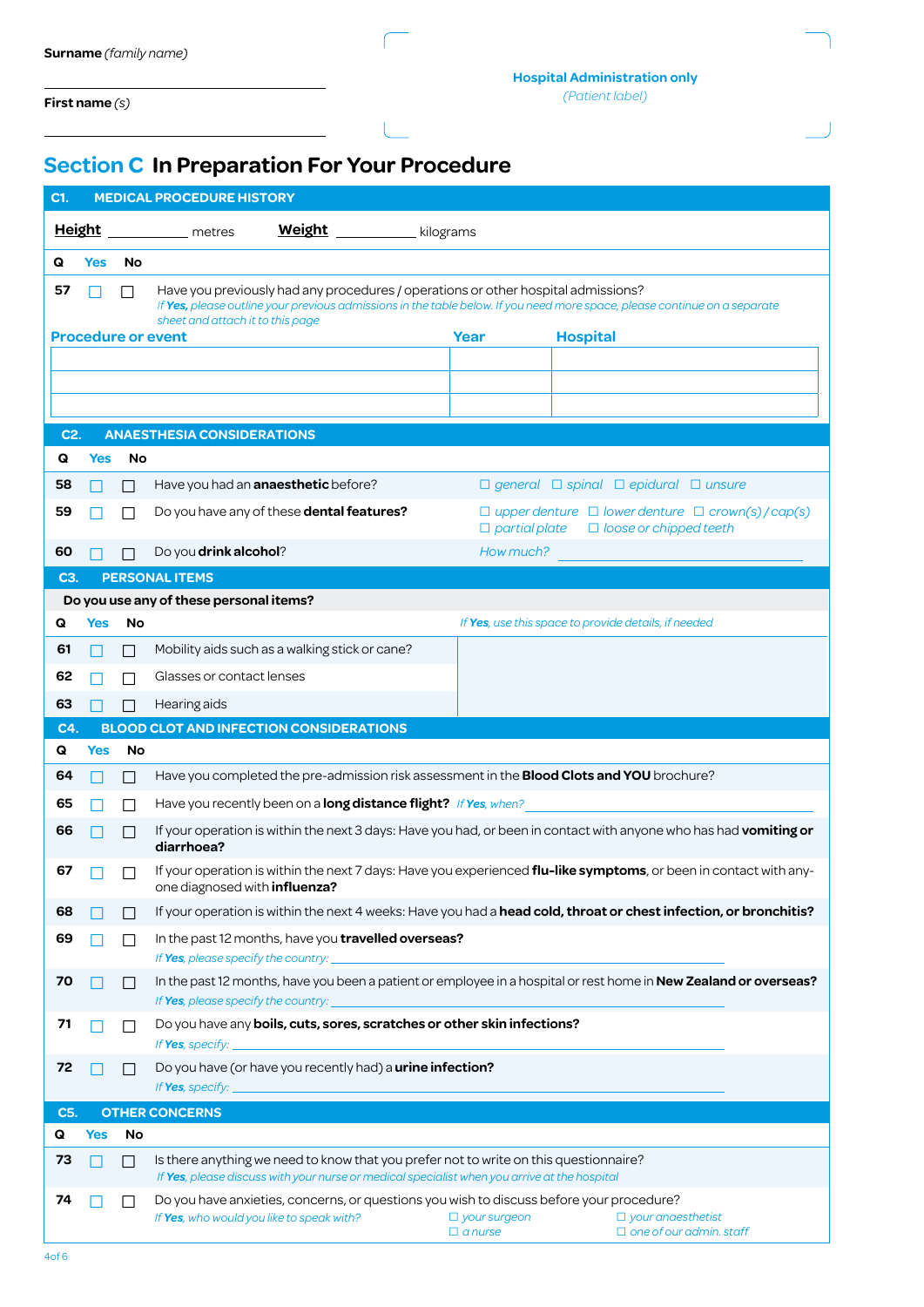#### **Hospital Administration only**

*(Patient label)*

### **Section D Your Current Medicines**

#### **For your safety, it is extremely important that your doctor and nurses know precisely which medicines you are currently using.**

#### **Important instructions.**

- 1. List below all medicines you currently use, and bring them with you to the hospital in their original containers.
- 2. If you are taking any **blood thinning medication or supplements**, check with your surgeon if these need to be stopped prior to your admission .
- 3. If you have a medication card or printout from your GP or pharmacist, please bring it with you to the hospital, as well as completing the list below.

| <b>MEDICINE REMINDERS</b><br>Which of the examples below apply to you?                                                 |                                                       |                                                           |                                                                   |                                                                                                        |                                                            |  |  |  |
|------------------------------------------------------------------------------------------------------------------------|-------------------------------------------------------|-----------------------------------------------------------|-------------------------------------------------------------------|--------------------------------------------------------------------------------------------------------|------------------------------------------------------------|--|--|--|
| There are many<br>types of medicine                                                                                    |                                                       |                                                           | Medicines come in<br>many forms                                   | Medicines are taken for<br>many common conditions                                                      |                                                            |  |  |  |
| prescription medicines<br>herbal medicines<br>natural medicines<br>homeopathic medicines<br>over-the-counter medicines | vitamins<br>supplements<br>contraceptives<br>steroids | tablets<br>capsules<br><i>inhalers</i><br>drops<br>syrups | patches<br>suppositories<br>creams<br>injections<br>other liquids | heart disease<br>high blood pressure<br>blood thinning<br>dietary deficiencies<br>emotional conditions | <i>infections</i><br>diabetes<br>sleeplessness<br>epilepsy |  |  |  |

| <b>D1. YOUR CURRENT MEDICINES</b>                                                              |                                                             |                          | <b>HOSPITAL USE ONLY</b> |                                 |                                                                |                          |                                       |                          |
|------------------------------------------------------------------------------------------------|-------------------------------------------------------------|--------------------------|--------------------------|---------------------------------|----------------------------------------------------------------|--------------------------|---------------------------------------|--------------------------|
|                                                                                                | Patient to complete - list all medicines you currently use. |                          |                          |                                 | Reconciled: Yes $(\checkmark)$   No $(x)$   Not available (NA) |                          |                                       |                          |
| <b>Name of medicine</b><br><b>Strength</b><br>How much you use,<br>and when<br>$---Example---$ |                                                             | Medicine<br>container    | Medication  <br>card     | Patient or<br>whānau/<br>family | Other<br>(state) eg,<br>'phoned GP'                            | Comment if No            | ON ADMISSION:<br>Date/time last taken |                          |
| Paracetomol                                                                                    | 500mg                                                       | 2 capsules every 6 hours | $\overline{\phantom{0}}$ | $\overline{\phantom{a}}$        | $-$                                                            | $\overline{\phantom{a}}$ | $\overline{\phantom{a}}$              | $\overline{\phantom{a}}$ |
|                                                                                                |                                                             |                          |                          |                                 |                                                                |                          |                                       |                          |
|                                                                                                |                                                             |                          |                          |                                 |                                                                |                          |                                       |                          |
|                                                                                                |                                                             |                          |                          |                                 |                                                                |                          |                                       |                          |
|                                                                                                |                                                             |                          |                          |                                 |                                                                |                          |                                       |                          |
|                                                                                                |                                                             |                          |                          |                                 |                                                                |                          |                                       |                          |
|                                                                                                |                                                             |                          |                          |                                 |                                                                |                          |                                       |                          |
|                                                                                                |                                                             |                          |                          |                                 |                                                                |                          |                                       |                          |

5 of 6